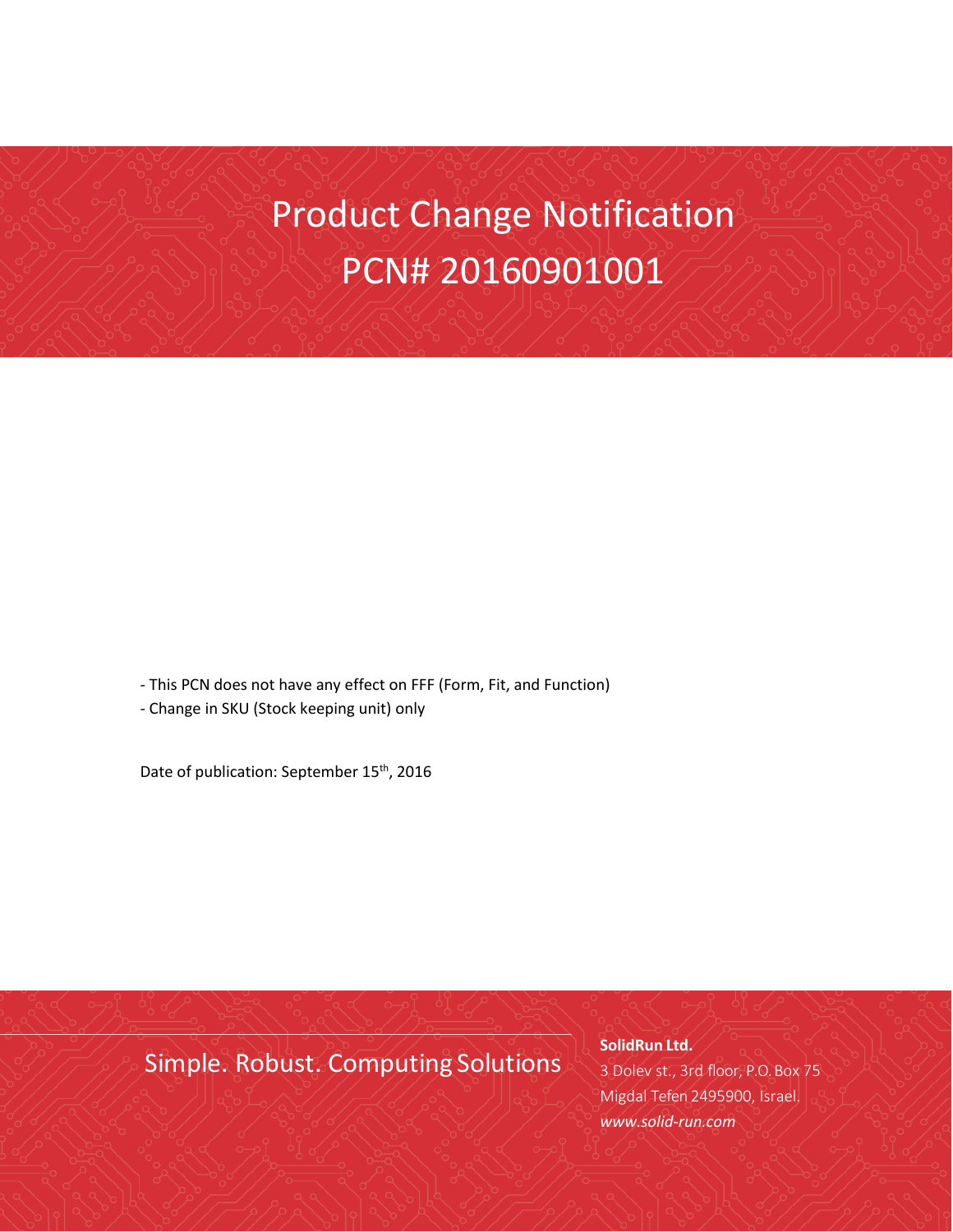### **Background**

In order to keep up with the new SoM (System-on-Modules) features and Carrier Boards (Development platforms) SolidRun is changing its SKU formats for all product lines. This document specifies the changes in the format and SKU structure for its products.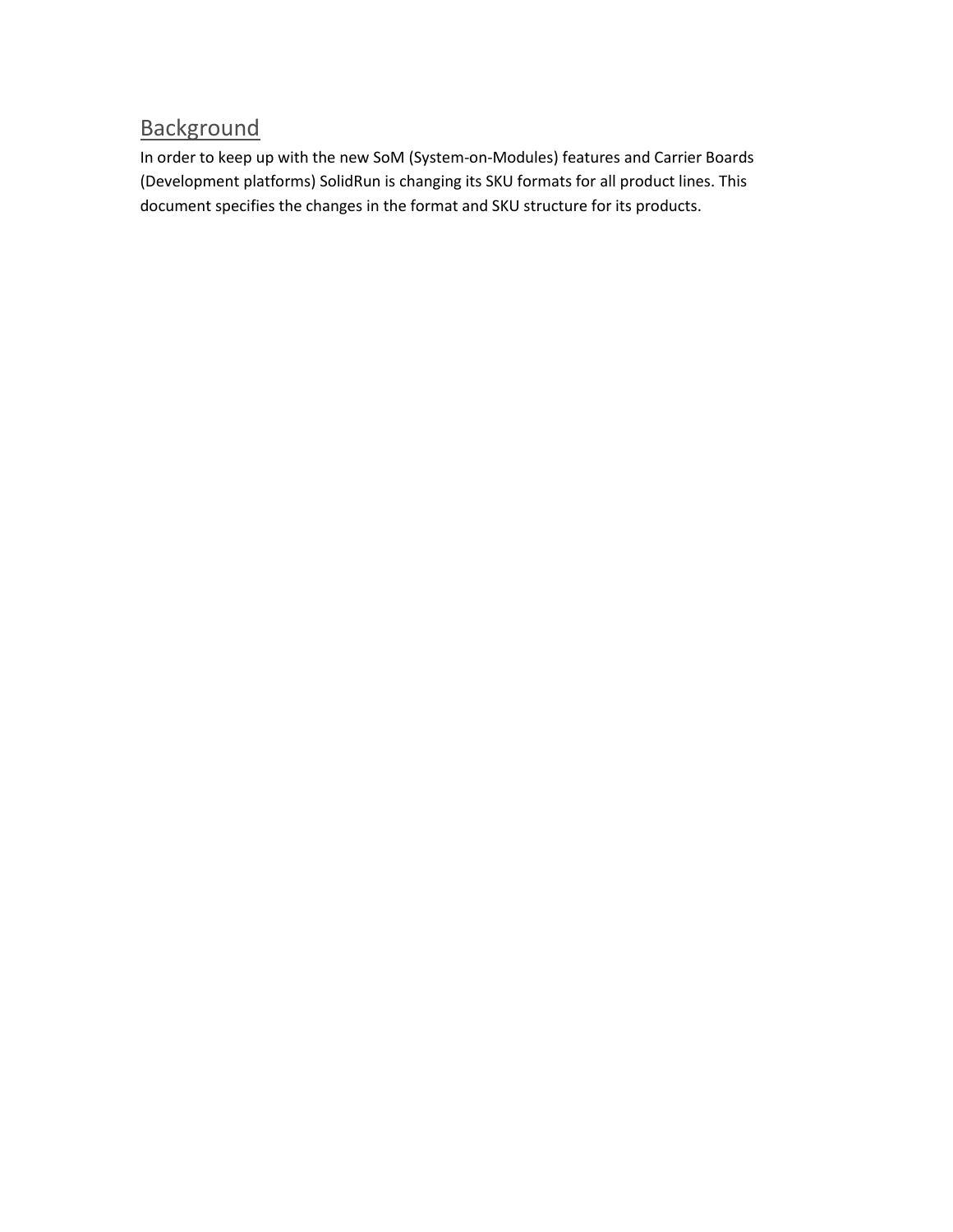## General SKU format for SoMs

### SKU Format \*

**E004** 4GB eMMC

|                                                       |                                              | (*) for informational purposes only – for exact product SKU please refer to each product datasheet. |      |      |              |                     |            |                                                                                           |   |  |
|-------------------------------------------------------|----------------------------------------------|-----------------------------------------------------------------------------------------------------|------|------|--------------|---------------------|------------|-------------------------------------------------------------------------------------------|---|--|
| <b>SR</b>                                             | ZZZZZZ                                       | &&&                                                                                                 | D%%% | EYYY |              | <b>VXX</b>          |            | @                                                                                         | + |  |
|                                                       |                                              |                                                                                                     |      |      |              |                     |            |                                                                                           |   |  |
| <b>Prefix</b>                                         | <b>SR</b>                                    |                                                                                                     |      |      |              | Temperature*        |            | @                                                                                         |   |  |
| <b>SR</b>                                             |                                              | <b>Fixed Parameter</b>                                                                              |      |      | C            |                     |            | Commercial (0C60C)                                                                        |   |  |
|                                                       |                                              |                                                                                                     |      |      | п            |                     |            | Industrial (-40C85C)                                                                      |   |  |
|                                                       |                                              |                                                                                                     |      |      | $\mathsf{A}$ |                     |            | Automotive (-40C105C)                                                                     |   |  |
| <b>SoC Family</b>                                     | <b>ZZZZZZ</b>                                |                                                                                                     |      |      | $(*)$        |                     |            |                                                                                           |   |  |
| MX6SO                                                 | NXP i.MX6 Solo                               |                                                                                                     |      |      |              |                     |            | i.MX6 available in commercial/industrial/automotive grade                                 |   |  |
| MX6DL                                                 |                                              | NXP i.MX6 Dual-lite                                                                                 |      |      |              |                     |            | ARMADA available in commercial/industrial grade<br>Braswell available in commercial grade |   |  |
| MX6DU                                                 | NXP i.MX6 Dual                               |                                                                                                     |      |      |              | Fusing*             | ÷          |                                                                                           |   |  |
| MX6QD                                                 |                                              | NXP i.MX6 Quad                                                                                      |      |      |              |                     |            |                                                                                           |   |  |
| M6828                                                 | Marvell ARMADA A388                          |                                                                                                     |      |      | 0<br>F       |                     | Unfused    |                                                                                           |   |  |
| 18000                                                 | Intel Braswell E8000                         |                                                                                                     |      |      |              | $(*)$ Only in i.MX6 |            | Fused (Boot from uSD)                                                                     |   |  |
| 13710                                                 |                                              | Intel Braswell N3710                                                                                |      |      |              |                     |            |                                                                                           |   |  |
|                                                       |                                              |                                                                                                     |      |      |              |                     |            |                                                                                           |   |  |
|                                                       | <b>WiFi/BT or SPI Flash*</b>                 | 888                                                                                                 |      |      |              | <b>Revision</b>     | <b>VXX</b> |                                                                                           |   |  |
| <b>W00</b>                                            |                                              | No WiFi/BT                                                                                          |      |      | V13          |                     |            | Revision 1.3 (example only)                                                               |   |  |
| WT1                                                   |                                              | Include WiFi/BT                                                                                     |      |      | V15          |                     |            | Revision 1.5 (example only)                                                               |   |  |
| <b>S64</b>                                            |                                              | 64MB SPI                                                                                            |      |      |              |                     |            |                                                                                           |   |  |
|                                                       |                                              | (*) WiFi/BT only on i.MX6. ARMADA and Braswell                                                      |      |      |              |                     |            |                                                                                           |   |  |
| means SPI parameter.                                  |                                              |                                                                                                     |      |      |              |                     |            |                                                                                           |   |  |
| Memory*                                               | <b>D%%%</b>                                  |                                                                                                     |      |      |              |                     |            |                                                                                           |   |  |
| D512                                                  | 512MB DDR3                                   |                                                                                                     |      |      |              |                     |            |                                                                                           |   |  |
| <b>D01G</b>                                           | 1GB DDR3                                     |                                                                                                     |      |      |              |                     |            |                                                                                           |   |  |
| <b>D02G</b>                                           | 2GB DDR3                                     |                                                                                                     |      |      |              |                     |            |                                                                                           |   |  |
| <b>D04G</b>                                           | 4GB DDR3                                     |                                                                                                     |      |      |              |                     |            |                                                                                           |   |  |
| <b>D08G</b>                                           | 8GB DDR3                                     |                                                                                                     |      |      |              |                     |            |                                                                                           |   |  |
| $(*)$<br>Up to 2GB in ARMADA<br>Up to 8GB in Braswell | Up to 4GB in i.MX6 (rev1.3) and 2GB (rev1.5) |                                                                                                     |      |      |              |                     |            |                                                                                           |   |  |
| <b>Storage</b>                                        | <b>EYYY</b>                                  |                                                                                                     |      |      |              |                     |            |                                                                                           |   |  |
| <b>E000</b>                                           | No eMMC                                      |                                                                                                     |      |      |              |                     |            |                                                                                           |   |  |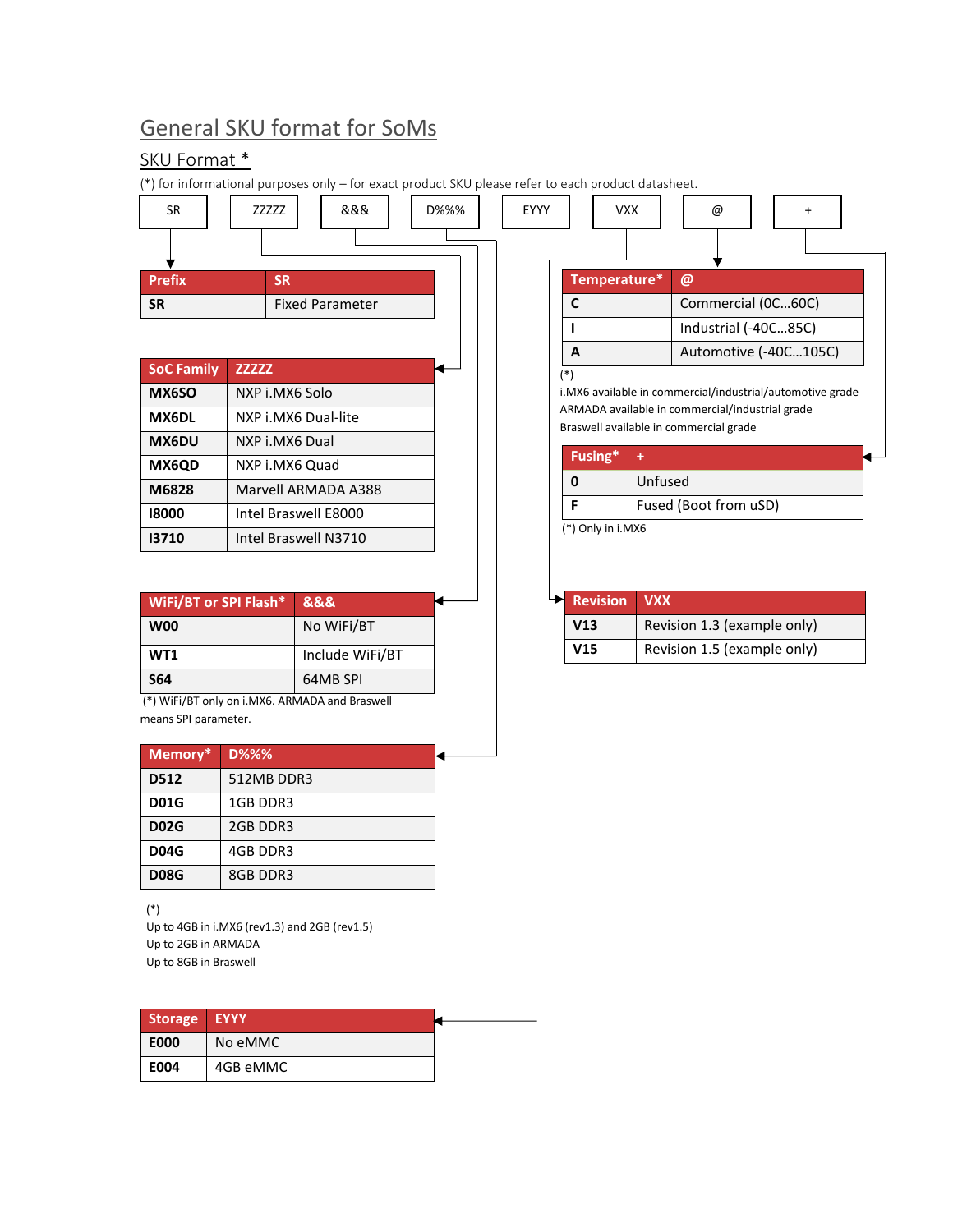## SKU Reference Table

|                                  | <b>Old SKUs</b>                                             | <b>New SKUs</b>         |                                                                                  |  |  |  |
|----------------------------------|-------------------------------------------------------------|-------------------------|----------------------------------------------------------------------------------|--|--|--|
| <b>SKU</b><br><b>Description</b> |                                                             | <b>SKU</b>              | <b>Description</b>                                                               |  |  |  |
| usom01-3c                        | MicroSoM i1                                                 | SRMX6SOW00D512E000V15C0 | iMX6 Solo   No WiFi/BT   512MB DDR   No eMMC   Com.<br>Temp   R1.5   Unfused     |  |  |  |
| usom01w-3c                       | MicroSoM i1 + WiFi/BT                                       | SRMX6SOWT1D512E000V15C0 | iMX6 Solo   TI WiFi/BT   512MB DDR   No eMMC   Com.<br>Temp R1.5 Unfused         |  |  |  |
| usom01i-3c                       | MicroSoM i1- Industrial<br>Temperature                      | SRMX6SOW00D512E000V15I0 | iMX6 Solo   No WiFi/BT   512MB DDR   No eMMC   Ind.<br>Temp R1.5 Unfused         |  |  |  |
| usom01iw-3c                      | MicroSoM i1- Industrial<br>Temperature +WiFi/BT             | SRMX6SOWT1D512E000V15I0 | iMX6 Solo   TI WiFi/BT   512MB DDR   No eMMC   Ind.<br>Temp   R1.5   Unfused     |  |  |  |
| usom01a-3c                       | MicroSoM i1-<br>Automotive<br>Temperature                   | SRMX6SOW00D512E000V15A0 | iMX6 Solo   No WiFi/BT   512MB DDR   No eMMC   Auto.<br>Temp R1.5 Unfused        |  |  |  |
| usom01aw-3c                      | MicroSoM i1-<br>Automotive<br>Temperature +WiFi/BT          | SRMX6SOWT1D512E000V15A0 | iMX6 Solo   TI WiFi/BT   512MB DDR   No eMMC   Auto.<br>Temp R1.5 Unfused        |  |  |  |
| usom02-3c                        | MicroSoM i2                                                 | SRMX6DLW00D01GE000V15C0 | iMX6 Dual-lite   No WiFi/BT   1GB DDR   No<br>eMMC Com. Temp R1.5 Unfused        |  |  |  |
| usom02w-3c                       | MicroSoM i2 + WiFi/BT                                       | SRMX6DLWT1D01GE000V15C0 | iMX6 Dual-lite   TI WiFi/BT   1GB DDR   No eMMC   Com.<br>Temp R1.5 Unfused      |  |  |  |
| usom02i-3c                       | MicroSoM i2- Industrial<br>Temperature                      | SRMX6DLW00D01GE000V15I0 | iMX6 Dual-lite   No WiFi/BT   1GB DDR   No eMMC   Ind.<br>Temp R1.5 Unfused      |  |  |  |
| usom02iw-3c                      | MicroSoM i2- Industrial<br>Temperature +WiFi/BT             | SRMX6DLWT1D01GE000V15I0 | iMX6 Dual-lite   TI WiFi/BT   1GB DDR   No eMMC   Ind.<br>Temp   R1.5   Unfused  |  |  |  |
| usom02a-3c                       | MicroSoM i2-<br>Automotive<br>Temperature                   | SRMX6DLW00D01GE000V15A0 | iMX6 Dual-lite   No WiFi/BT   1GB DDR   No<br>eMMC   Auto. Temp   R1.5   Unfused |  |  |  |
| usom02aw-3c                      | MicroSoM i2-<br>Automotive<br>Temperature +WiFi/BT          | SRMX6DLWT1D01GE000V15A0 | iMX6 Dual-lite   TI WiFi/BT   1GB DDR   No eMMC   Auto.<br>Temp R1.5 Unfused     |  |  |  |
| usom03-3c                        | MicroSoM i2eX                                               | SRMX6DUW00D01GE000V15C0 | iMX6 Dual   No WiFi/BT   1GB DDR   No eMMC   Com.<br>Temp R1.5 Unfused           |  |  |  |
| usom03w-3c                       | MicroSoM i2eX +<br>WiFi/BT                                  | SRMX6DUWT1D01GE000V15C0 | iMX6 Dual   TI WiFi/BT   1GB DDR   No eMMC   Com.<br>Temp R1.5 Unfused           |  |  |  |
| usom03i-3c                       | MicroSoM i2eX-<br><b>Industrial Temperature</b>             | SRMX6DUW00D01GE000V15I0 | iMX6 Dual   No WiFi/BT   1GB DDR   No eMMC   Ind.<br>Temp R1.5 Unfused           |  |  |  |
| usom03iw-3c                      | MicroSoM i2eX-<br><b>Industrial Temperature</b><br>+WiFi/BT | SRMX6DUWT1D01GE000V15I0 | iMX6 Dual   TI WiFi/BT   1GB DDR   No eMMC   Ind.<br>Temp   R1.5   Unfused       |  |  |  |
| usom03a-3c                       | MicroSoM i2eX-<br>Automotive<br>Temperature                 | SRMX6DUW00D01GE000V15A0 | iMX6 Dual   No WiFi/BT   1GB DDR   No eMMC   Auto.<br>Temp R1.5 Unfused          |  |  |  |
| usom03aw-3c                      | MicroSoM i2eX-<br>Automotive<br>Temperature +WiFi/BT        | SRMX6DUWT1D01GE000V15A0 | iMX6 Dual   TI WiFi/BT   1GB DDR   No eMMC   Auto.<br>Temp R1.5 Unfused          |  |  |  |
| usom04-3c                        | MicroSoM i4P                                                | SRMX6QDW00D02GE000V15C0 | iMX6 Quad   No WiFi/BT   2GB DDR   No eMMC   Com.<br>Temp R1.5 Unfused           |  |  |  |
| usom04w-3c                       | MicroSoM i4P + WiFi/BT                                      | SRMX6QDWT1D02GE000V15C0 | iMX6 Quad   TI WiFi/BT   2GB DDR   No eMMC   Com.<br>Temp R1.5 Unfused           |  |  |  |